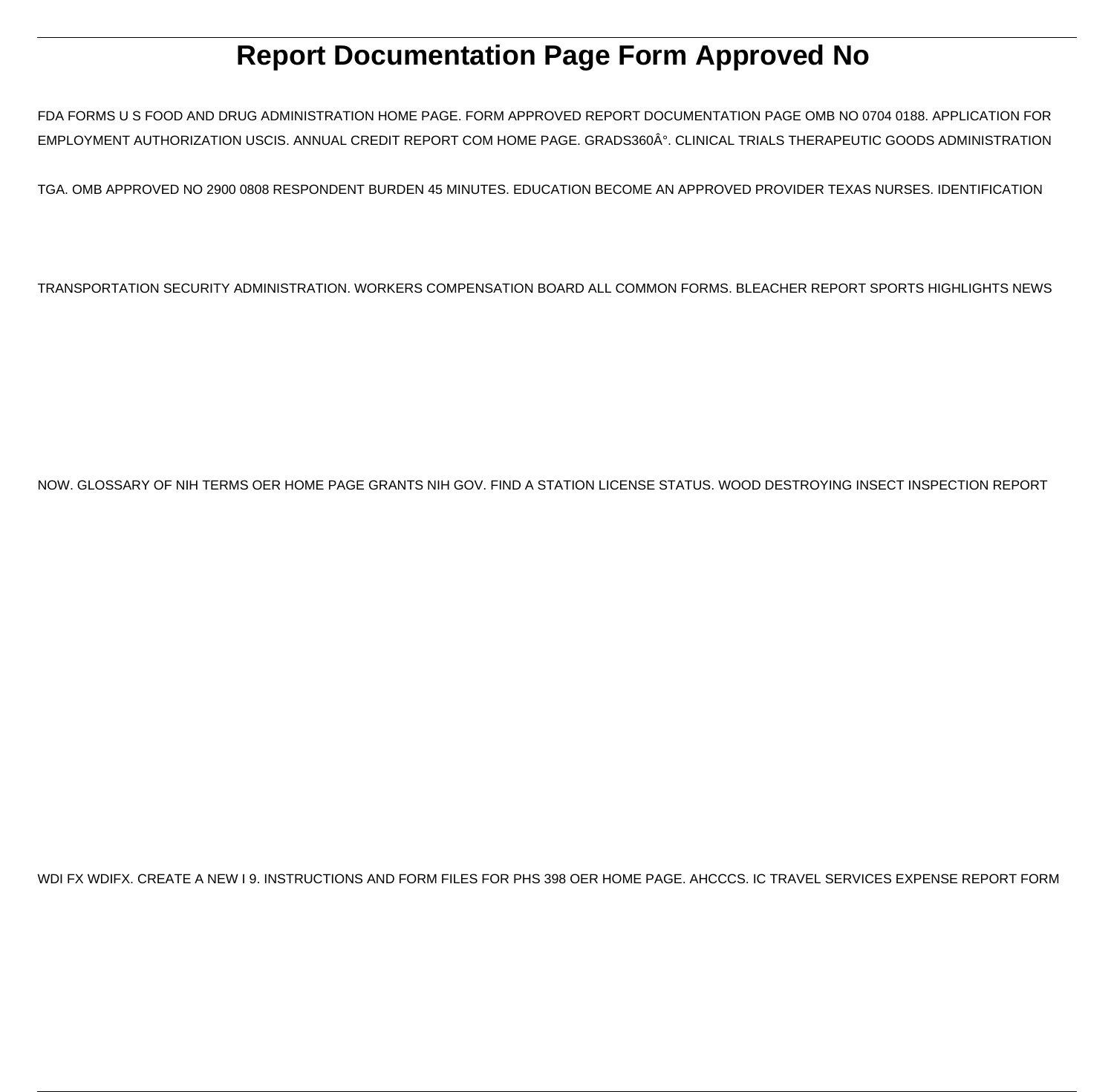MARTY KIAR BROWARD COUNTY PROPERTY APPRAISER. REPORT DOCUMENTATION PAGE FORM APPROVED. FIRST ARTICLE INSPECTION REPORT APPROVAL FORM MOOG INC. HOME NSW OMBUDSMAN

#### **fda forms u s food and drug administration home page**

may 11th, 2018 - listing of all external forms both omb approved and state using ora forms''**Form Approved REPORT DOCUMENTATION PAGE OMB No 0704 0188 May 7th, 2018 - REPORT DOCUMENTATION PAGE Form Approved OMB No 0704 0188 The public reporting burden for this collection of information is estimated to average 1 hour per response including the time for reviewing instructions searching existing data sources**''**Application for Employment Authorization USCIS** April 10th, 2018 - Certain foreign nationals who are eligible to work in the United States use Form I 765 to request an employment authorization document EAD'

#### '**Annual Credit Report Com Home Page**

May 7th, 2018 - Don T Be Fooled By Look Alikes Lots Of Sites Promise Credit Reports For Free AnnualCreditReport Com Is The Only Official Site Explicitly Directed By Federal

Law To Provide Them'

## **'GRADS360°**

May 10th, 2018 - If you need assistance or have questions about GRADS360 please contact 866 781 9084 or helpdesk osepsupport com''**Clinical trials Therapeutic Goods Administration TGA May 10th, 2018 - Clinical trials conducted in Australia are subject to various regulatory controls to ensure the safety of participants**'

#### '**OMB APPROVED NO 2900 0808 RESPONDENT BURDEN 45 MINUTES**

MAY 8TH, 2018 - BACK THORACOLUMBAR SPINE CONDITIONS DISABILITY BENEFITS QUESTIONNAIRE 1B SELECT DIAGNOSES ASSOCIATED WITH THE CLAIMED

CONDITION S CHECK ALL THAT APPLY'

#### '**Education Become An Approved Provider Texas Nurses**

May 10th, 2018 - How To Become An Approved Provider The Awarding Of Approved Provider Status Is The Means By Which TNA Grants Public Recognition To An Individual

Organization Or Part Of An Organization That Has Met The Established Standards For Providing Continuing Nursing Education CNE Activities'

# '**IDENTIFICATION TRANSPORTATION SECURITY ADMINISTRATION**

MAY 8TH, 2018 - A WEAPON PERMIT IS NOT AN ACCEPTABLE FORM OF IDENTIFICATION A TEMPORARY DRIVER S LICENSE IS NOT AN ACCEPTABLE FORM OF IDENTIFICATION''**WORKERS COMPENSATION BOARD ALL COMMON FORMS**

MAY 10TH, 2018 - FORM NUMBER VERSION DATE FORM TITLE WHO FILES WHERE TO FILE WHEN TO FILE A 9 1 07 A 9S SPANISH VERSION ON REVERSE NOTICE THAT YOU MAY BE RESPONSIBLE FOR MEDICAL COSTS IN THE EVENT OF FAILURE TO PROSECUTE OR IF COMPENSATION CLAIM IS DISALLOWED OR IF

AGREEMENT PURSUANT TO WCL §32 IS APPROVED'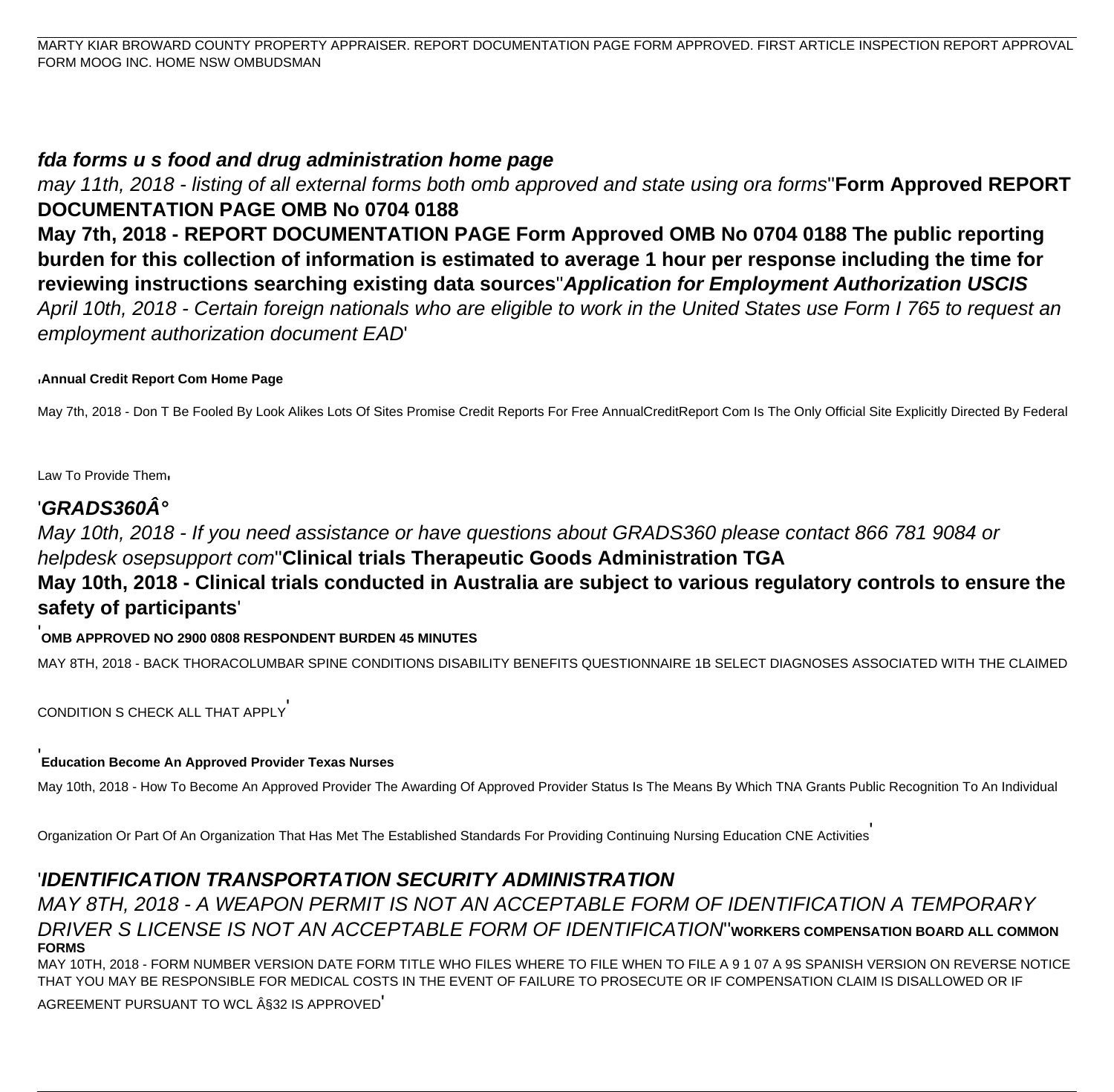'**Bleacher Report Sports Highlights News Now**

**May 10th, 2018 - Sports Journalists And Bloggers Covering NFL MLB NBA NHL MMA College Football And Basketball NASCAR Fantasy Sports And More News Photos Mock Drafts Game Scores Player Profiles And More**'

#### '**GLOSSARY OF NIH TERMS OER HOME PAGE GRANTS NIH GOV**

MAY 7TH, 2018 - A0 IS A CONVENIENT WAY TO REFER TO A NEW RENEWAL OR REVISION APPLICATION THAT HAS NOT BEEN AMENDED FOLLOWING THE REVIEW OF AN APPLICATION WITH THE SAME PROJECT NUMBER'

#### '**find a station license status**

may 7th, 2018 - bureau of automotive repair home page license search select from the options below to find license and discipline information for businesses and individuals licensed by the bureau of automotive repair bar'

'**Wood Destroying Insect Inspection Report WDI FX WDIFX**

May 10th, 2018 - Form NPMA 33 Page 2 of 2 Please read this entire page as it is part of this report This report is not a guarantee or warranty as to the absence of wood

destroying insects nor is it a structural integrity report

#### '**Create A New I 9**

May 7th, 2018 - Maintain I 9 Compliance While Eliminating Paper And Reducing Costs With I 9 EXpress''**INSTRUCTIONS AND FORM FILES FOR PHS 398 OER HOME PAGE**

JANUARY 24TH, 2018 - U S DEPARTMENT OF HEALTH AND HUMAN SERVICES PUBLIC HEALTH SERVICE GRANT APPLICATION PHS 398 REVISED 1 2018 ALL

NOTABLE CHANGES MADE TO PHS 398 INSTRUCTIONS AND FORM PAGES ARE LISTED AT THE BOTTOM OF THIS PAGE UPDATED 01 25 2018'

# '**AHCCCS**

MAY 8TH, 2018 - ARIZONA HEALTH CARE COST CONTAINMENT SYSTEM AHCCCS ADMINISTRATION ARIZONA S MEDICAID AGENCY'

#### '**ic travel services expense report form ithaca college**

may 9th, 2018 - expense report form all travel must be in compliance with the college s travel policy this form is used to capture a trip s total expenses for all travelers''**APPLICATION FOR A VIRGINIA LICENSE**

May 7th, 2018 - Revised May 2 2017 3 Suspension Denial And Reinstatement As Noted Above Please Note That If You Do Not Provide Your Social Security Number Your Application Will Not Be Processed And No Virginia Teaching License Will Be Issued''**Acceptable Documents USCIS**

July 16th, 2017 - Acceptable Documents Employees must provide documentation to their employers to show their identity and authorization to work The following webpages

have information about the kinds of documents that employers may accept from employees to complete Form I 9 Employment Eligibility Verification

# '**IPCC Intergovernmental Panel on Climate Change**

May 10th, 2018 - Following the decision of the panel at its 43rd Session to accept the invitation from the UNFCCC at its 44th Session the Panel approved the outline of Global Warming of 1 5  $\hat{A}^{\circ}C$  an IPCC special report on the impacts